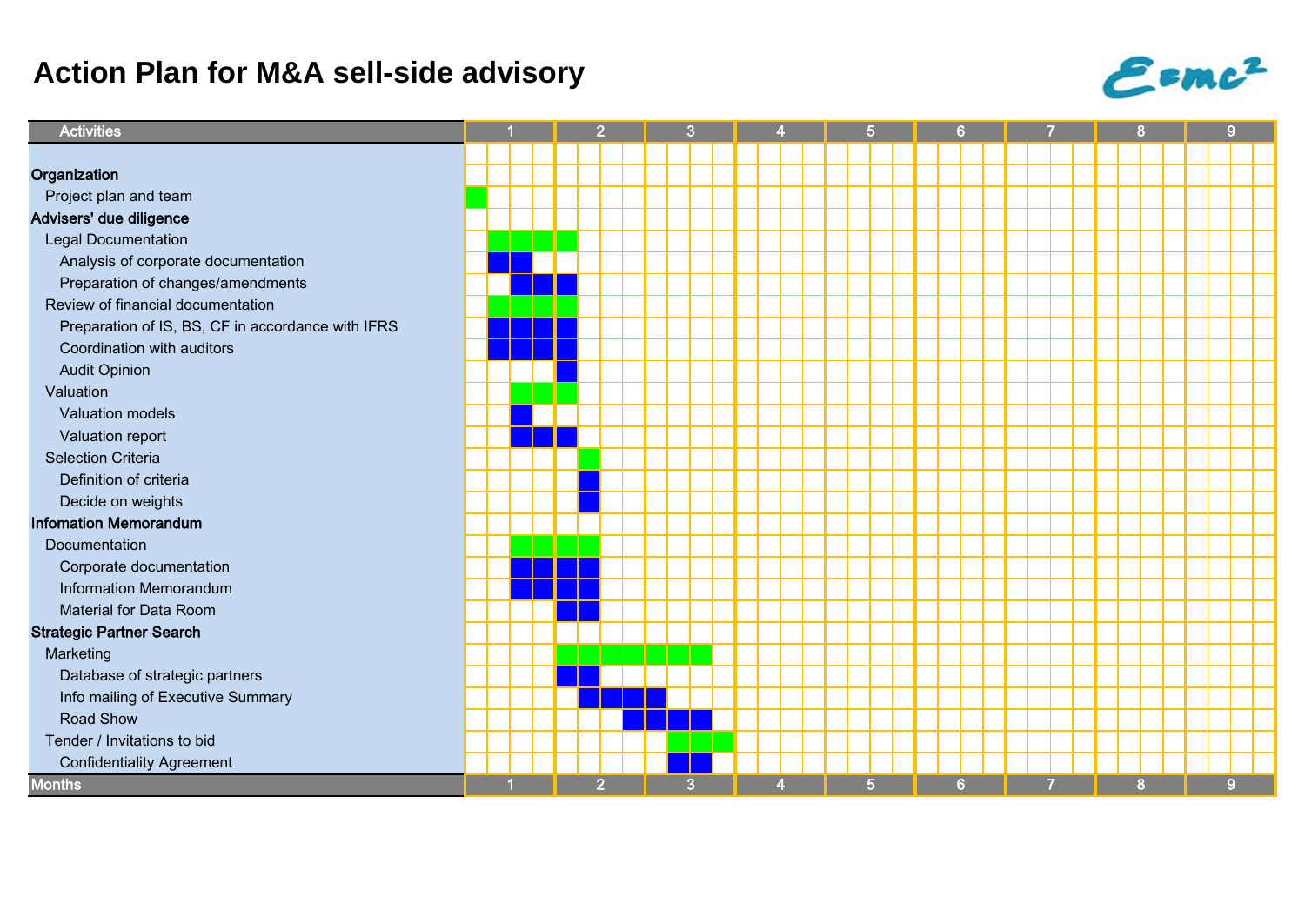## **Action Plan for M&A sell-side advisory**



| <b>Activities</b>                  |  |  | $\overline{2}$ |  | 3              |                |  |  | 5 <sub>5</sub> |  | 6              |  |   |  |  |   | 8 |  |   |  | $\boldsymbol{9}$ |   |  |
|------------------------------------|--|--|----------------|--|----------------|----------------|--|--|----------------|--|----------------|--|---|--|--|---|---|--|---|--|------------------|---|--|
| <b>Bid bond</b>                    |  |  |                |  |                |                |  |  |                |  |                |  |   |  |  |   |   |  |   |  |                  |   |  |
| Mailing of Information Memorandum  |  |  |                |  |                |                |  |  |                |  |                |  |   |  |  |   |   |  |   |  |                  |   |  |
| First non-binding offer of bidders |  |  |                |  |                |                |  |  |                |  |                |  |   |  |  |   |   |  |   |  |                  |   |  |
| <b>Selection of best bidders</b>   |  |  |                |  |                |                |  |  |                |  |                |  |   |  |  |   |   |  |   |  |                  |   |  |
| Review                             |  |  |                |  |                |                |  |  |                |  |                |  |   |  |  |   |   |  |   |  |                  |   |  |
| Evaluation                         |  |  |                |  |                |                |  |  |                |  |                |  |   |  |  |   |   |  |   |  |                  |   |  |
| Recommendation for short-list      |  |  |                |  |                |                |  |  |                |  |                |  |   |  |  |   |   |  |   |  |                  |   |  |
| Decision on next steps             |  |  |                |  |                |                |  |  |                |  |                |  |   |  |  |   |   |  |   |  |                  |   |  |
| MoU                                |  |  |                |  |                |                |  |  |                |  |                |  |   |  |  |   |   |  |   |  |                  |   |  |
| <b>Drafting</b>                    |  |  |                |  |                |                |  |  |                |  |                |  |   |  |  |   |   |  |   |  |                  |   |  |
| Negotiations                       |  |  |                |  |                |                |  |  |                |  |                |  |   |  |  |   |   |  |   |  |                  |   |  |
| Signing                            |  |  |                |  |                |                |  |  |                |  |                |  |   |  |  |   |   |  |   |  |                  |   |  |
| <b>Bidders' Due Diligence</b>      |  |  |                |  |                |                |  |  |                |  |                |  |   |  |  |   |   |  |   |  |                  |   |  |
| Overview                           |  |  |                |  |                |                |  |  |                |  |                |  |   |  |  |   |   |  |   |  |                  |   |  |
| Due Diligence Questionnaire        |  |  |                |  |                |                |  |  |                |  |                |  |   |  |  |   |   |  |   |  |                  |   |  |
| Preparation of additional material |  |  |                |  |                |                |  |  |                |  |                |  |   |  |  |   |   |  |   |  |                  |   |  |
| Analysis                           |  |  |                |  |                |                |  |  |                |  |                |  |   |  |  |   |   |  |   |  |                  |   |  |
| Report                             |  |  |                |  |                |                |  |  |                |  |                |  |   |  |  |   |   |  |   |  |                  |   |  |
| <b>Business</b>                    |  |  |                |  |                |                |  |  |                |  |                |  |   |  |  |   |   |  |   |  |                  |   |  |
| Legal                              |  |  |                |  |                |                |  |  |                |  |                |  |   |  |  |   |   |  |   |  |                  |   |  |
| Other                              |  |  |                |  |                |                |  |  |                |  |                |  |   |  |  |   |   |  |   |  |                  |   |  |
| Presentation of results            |  |  |                |  |                |                |  |  |                |  |                |  |   |  |  |   |   |  |   |  |                  |   |  |
| <b>Sale and Purchase Agreement</b> |  |  |                |  |                |                |  |  |                |  |                |  |   |  |  |   |   |  |   |  |                  |   |  |
| <b>Binding Offer</b>               |  |  |                |  |                |                |  |  |                |  |                |  |   |  |  |   |   |  |   |  |                  |   |  |
| <b>SPA</b>                         |  |  |                |  |                |                |  |  |                |  |                |  |   |  |  |   |   |  |   |  |                  |   |  |
| <b>Drafting</b>                    |  |  |                |  |                |                |  |  |                |  |                |  |   |  |  |   |   |  |   |  |                  |   |  |
| Negotiations                       |  |  |                |  |                |                |  |  |                |  |                |  |   |  |  |   |   |  |   |  |                  |   |  |
| Initialing                         |  |  |                |  |                |                |  |  |                |  |                |  |   |  |  |   |   |  |   |  |                  |   |  |
| Confirmation by seller's board     |  |  |                |  |                |                |  |  |                |  |                |  |   |  |  |   |   |  |   |  |                  |   |  |
| Signing                            |  |  |                |  |                |                |  |  |                |  |                |  |   |  |  |   |   |  |   |  |                  |   |  |
| <b>Months</b>                      |  |  |                |  | $\overline{2}$ | $\overline{3}$ |  |  | 4              |  | 5 <sup>5</sup> |  | 6 |  |  | 7 |   |  | 8 |  |                  | 9 |  |